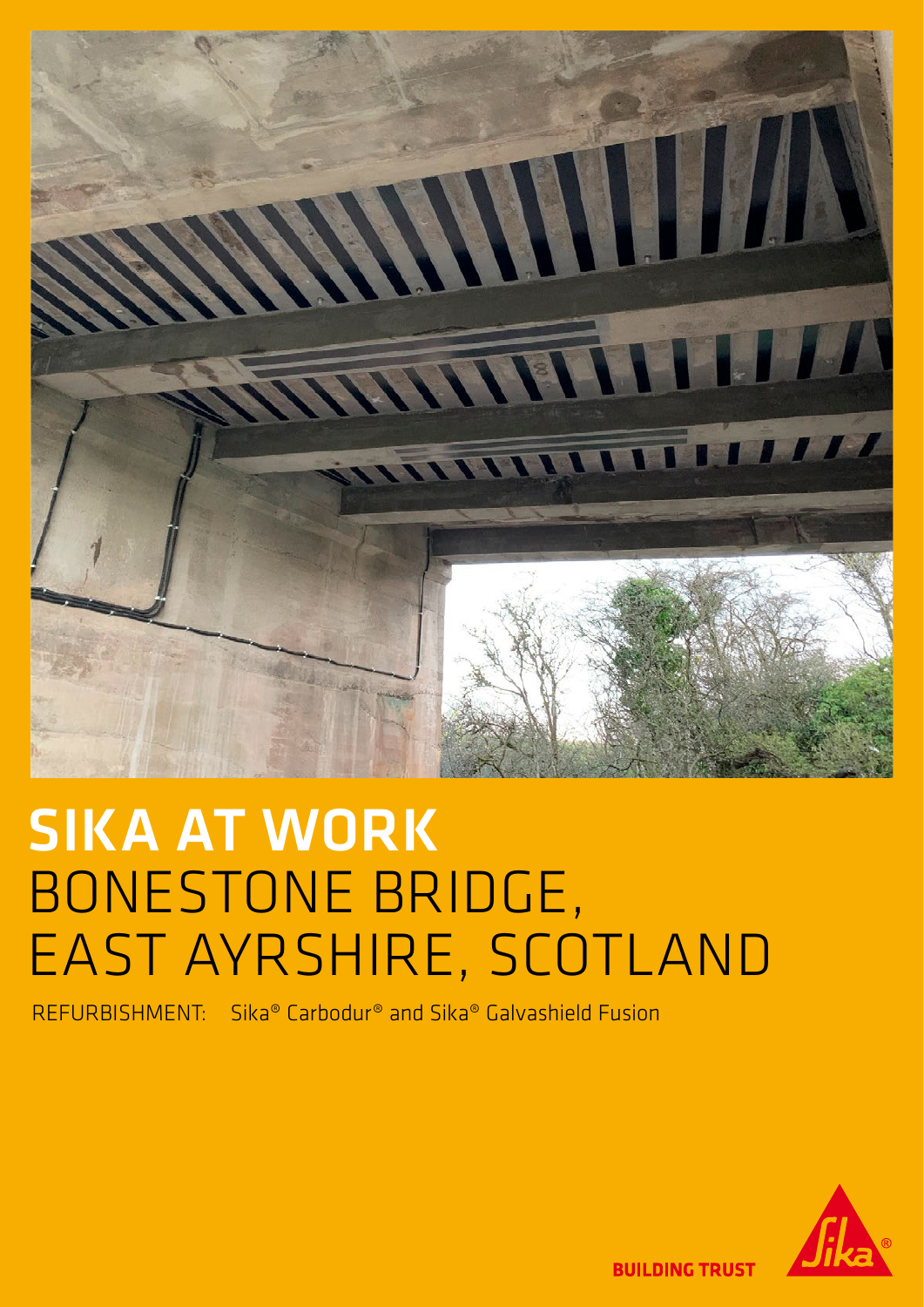## BONESTONE BRIDGE EAST AYRSHIRE, SCOTLAND



## SIKA CONCRETE REPAIR SYSTEM RESTORES STRUCTURAL INTEGRITY OF ESSENTIAL WINDFARM TRANSPORT LINK.

Sika supplied the carbon fibre reinforced polymer (CFRP) plate system to enhance the load carrying capacity of a bridge to ensure its suitability to transport exceptionally heavy materials being used to construct a nearby wind farm. Additionally, Sika provided a corrosion management system in order to extend the structure's lifespan.

Bonestone Bridge is a vital link for traffic destined for South Kyle, Scotland's newest onshore windfarm. Based in Dalemellington, East Ayrshire, the site will contain 50 wind turbines and associated infrastructure, bringing power to 170,000 homes and a further boost to the country's net-zero ambitions.